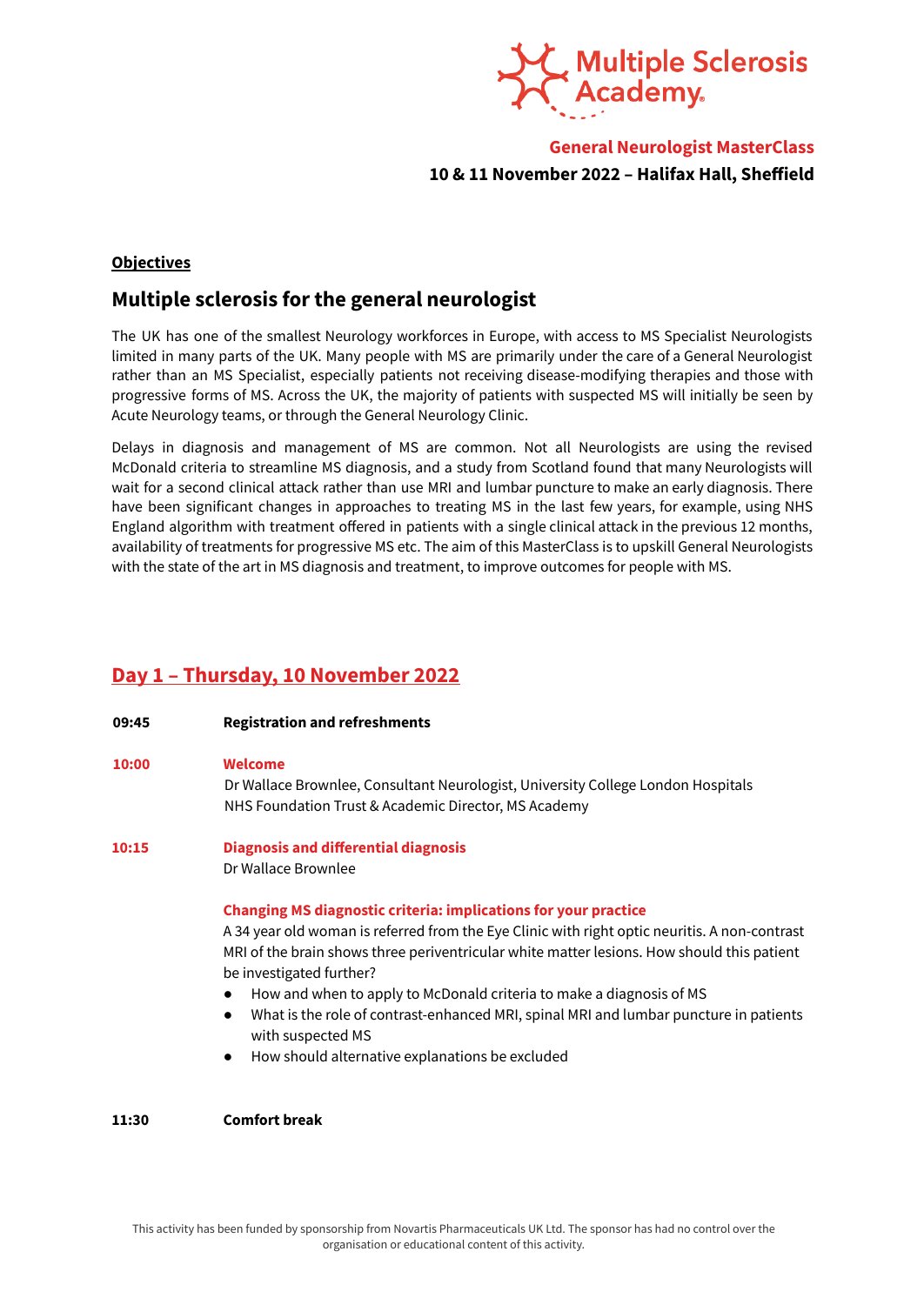

## **General Neurologist MasterClass**

## **10 & 11 November 2022 – Halifax Hall, Sheffield**

#### **11:45 Antibody-mediated demyelinating disorders**

Dr Katy Murray, Consultant Neurologist, NHS Forth Valley, Edinburgh A 28 year old man presents with numbness up to the waist and urinary retention. MRI shows a non-enhancing lesion in the lower thoracic cord/conus and normal brain MRI.

- Understand the expanding spectrum of NMOSD and MOGAD
- Clinical, MRI and laboratory red flags for antibody-mediated disorders
- Acute and long-term management of relapsing antibody-mediated disorders

### **12:45 Lunch**

#### **13:45 Getting the most out of your MDT**

Ruth Stross, MS Nurse Specialist, Community Neurology Rehabilitation Team Epsom and St Helier University Hospitals NHS Trust & Dr Kate Petheram, Consultant Neurologist, South Tyneside And Sunderland NHS Foundation Trust The MS MDT is evolving for many reasons and has become a crucial part of a person's care from diagnosis to end of life

- A glance at the roles included
- Evidence in support of the MS MDT National pathways, reports, guidance
- How to access and get the most out of the MS MDT

### **14:30 Disease modifying therapies**

Dr Kate Petheram & Ruth Stross

### **Starting MS treatments**

A 28 year old woman is diagnosed with MS after presenting with double vision and ataxia. She asks what treatments are available and what is her long-term prognosis?

- Review the range of DMTs available in 2022
- Initial treatment selection/treatment strategies in early relapsing MS

### **Switching MS treatments**

A 39 year old man with relapsing-remitting MS has been taking Tecfidera for the last 3 years. A routine MRI scan shows one new brain lesion compared with last year.

- Discuss monitoring response to DMTs
- Indications for treatment escalation

### **16:00 Refreshments**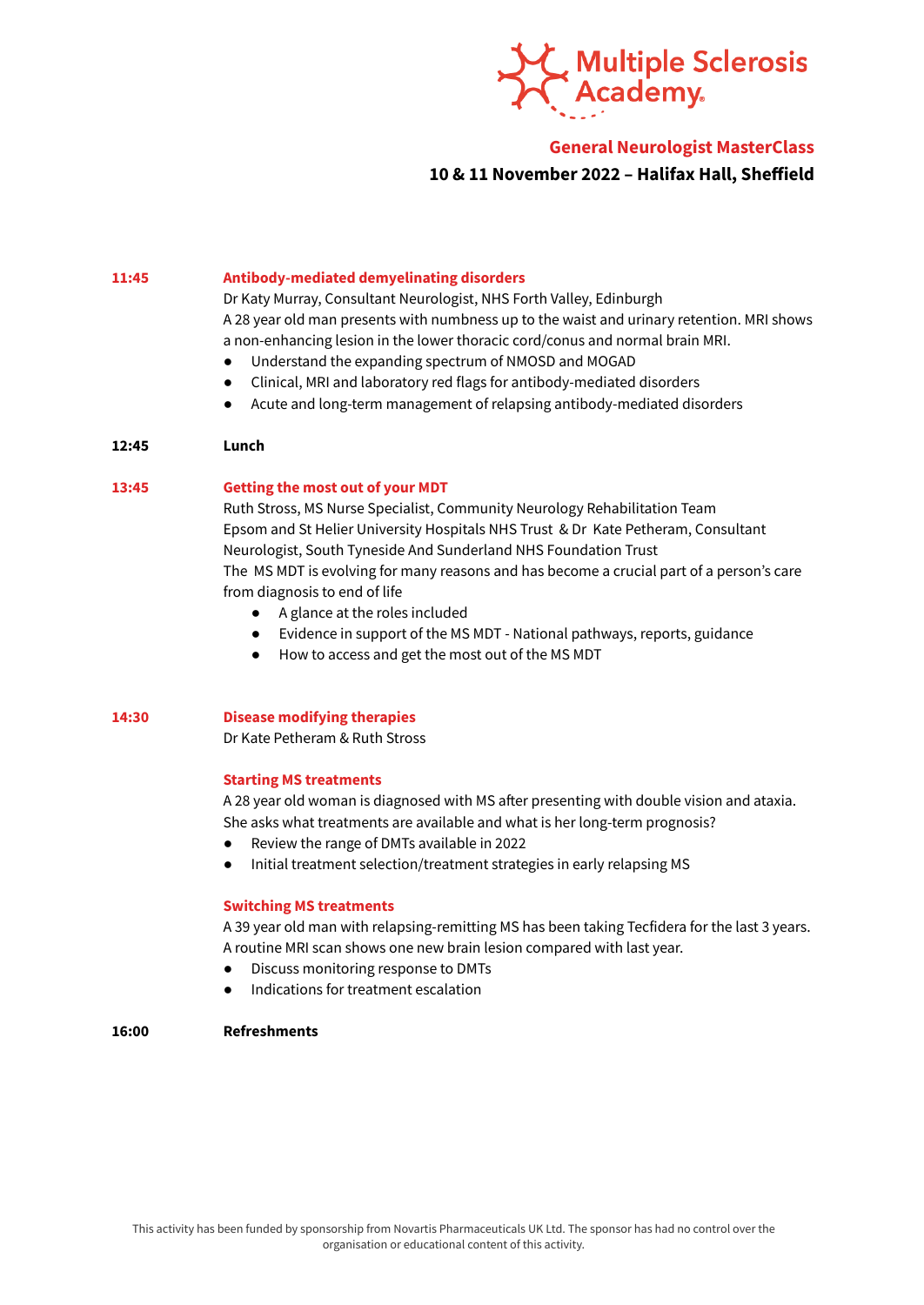

# **General Neurologist MasterClass 10 & 11 November 2022 – Halifax Hall, Sheffield**

### **16:20 Symptom management**

Prof Helen Ford, Consultant Neurologist and Clinical Professor of Neurology, Leeds Teaching Hospitals NHS Trust and Miranda Olding, Multiple Sclerosis Nurse Specialist **Three case histories covering topics related to symptom management:** A 53 year old man with primary progressive MS reports increasing problems with stiffness and spasms in his legs. He is unable to tolerate baclofen and is taking the maximum tolerated dose of gabapentin. He can walk 50m with a rollator but is limited by a foot drop in the right leg managed with a Boxia splint. He asks if there is anything further that can be done to address his walking and spasticity?

A 37 year old woman with relapsing MS complains of overactive bladder symptoms with urinary and faecal incontinence particularly if she is walking quickly or running.

A 55 year old man with secondary progressive MS attends for an annual review. He has deteriorating upper limb function and is no longer able to hold a cup or feed himself. He has had two admissions to hospital with urosepsis in the last year. What is the role of palliative care in people with advanced MS?

- **17:45 Close day 1**
- **18:45 Pre-dinner drinks**
- **19:15 Dinner**
- **21:00 Close**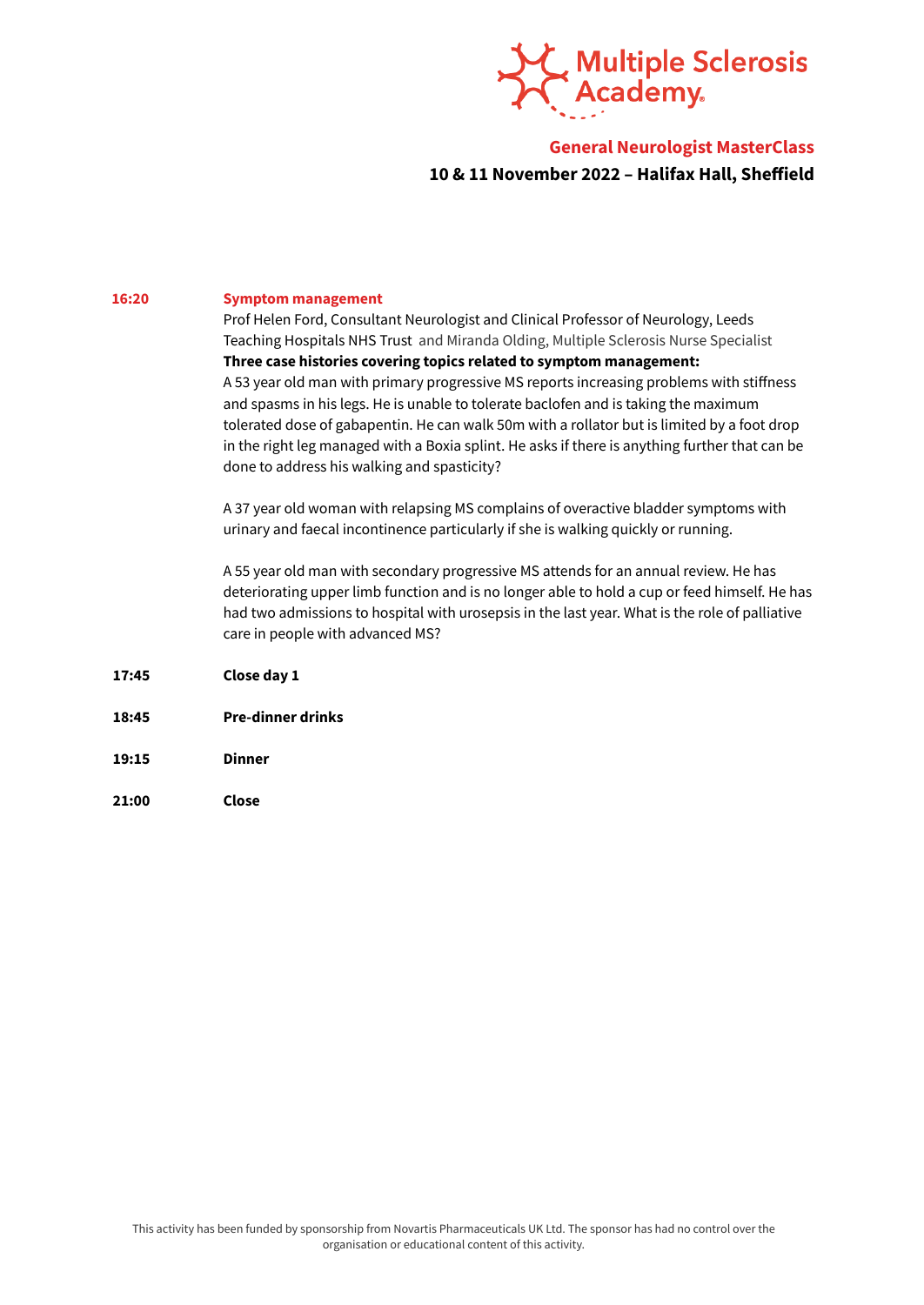

## **General Neurologist MasterClass**

## **10 & 11 November 2022 – Halifax Hall, Sheffield**

# **Day 2 – Friday, 11 November 2022**

**08:45 Registration**

## **09:00 Outline of day 2, Assessing and managing MS relapses** Dr David Paling, Consultant Neurologist, Sheffield Teaching Hospitals NHS Foundation Trust

### **09:15 Progressive MS**

Dr Waqar Rashid, Consultant Neurologist, St George's University Hospitals NHS Foundation Trust and Michelle Davies, MS Service Lead and MS Specialist Practitioner A 49-year-old woman has noticed gradually worsening mobility and cognitive problems over the last few years. She now needs a stick to walk 100m. She has been taking Teriflunomide for the last 4 years, having previously tried different beta interferon preparations since diagnosis 16 years ago. A recent MRI shows two new brain lesions compared with her last MRI 3 years ago. She is struggling physically and with her memory at work in her senior administrative role within a law firm.

- Review disease course classifications in MS incorporating activity and progression
- Treatment options for active primary and secondary progressive MS
- When should a discussion about progression in MS have first been considered for this lady?
- How would you manage the visible and invisible symptoms affecting her work environment?

### **10:30 Break**

### **11:00 Acute management**

Dr Rhian Raftopoulos, Consultant Neurologist, Kings Colleges NHS Foundation Trust

### **Managing acute relapses**

A 25 year old man with RRMS presents with a five day history of weakness in the left leg. He is unable to walk without assistance.

- Approach to managing MS relapses
- Should the patient have oral or intravenous steroids?
- Role of plasma exchange in steroid-refractory relapses

### **Infections complications of MS therapies**

Three case histories will be presented highlighting infectious complications of MS therapies – Herpes Zoster, cryptococcal meningitis, progressive multifocal leukoencephalopathy

### **12:30 Lunch**